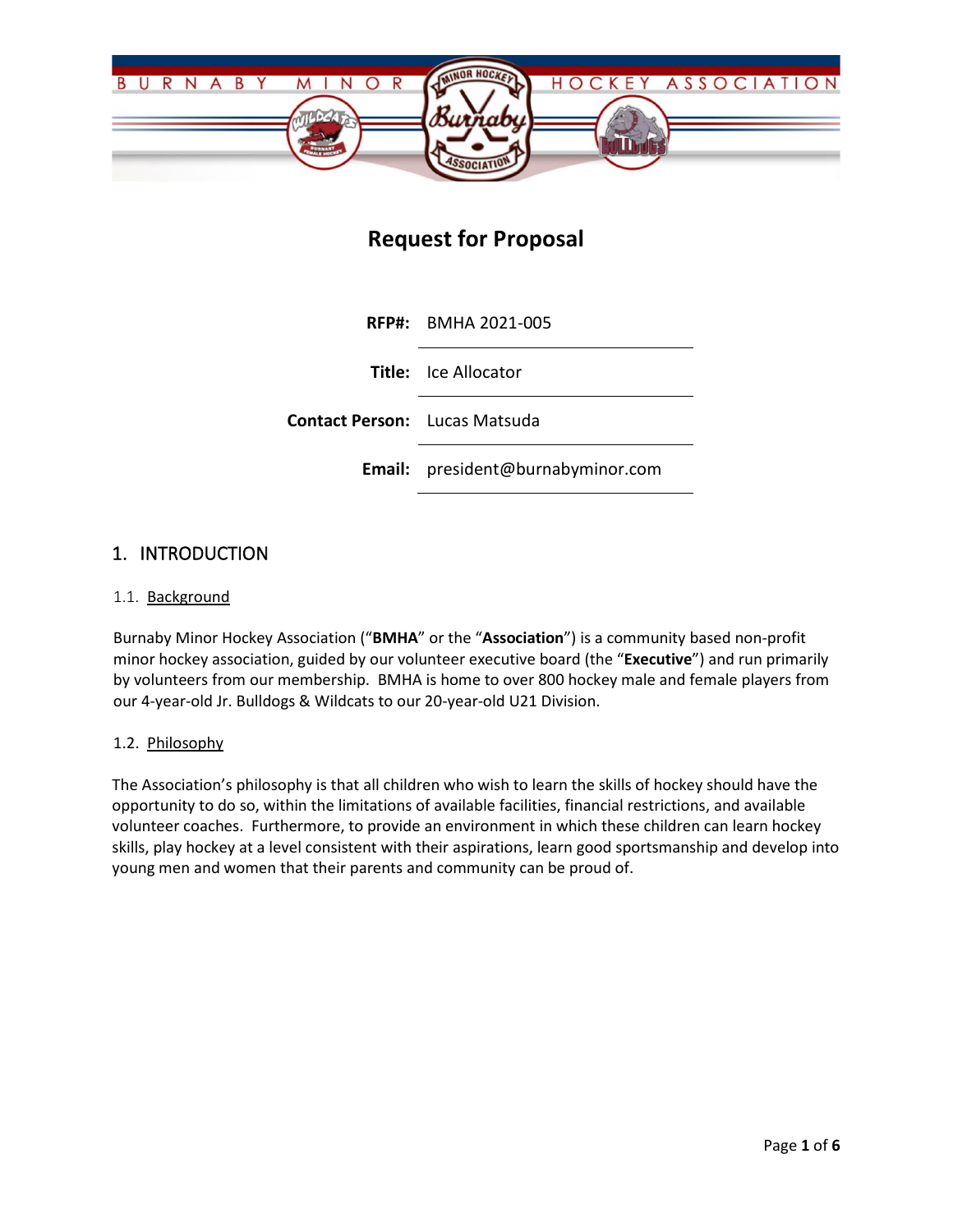

1.3. Amateur Hockey Structure



BMHA is a member association of and subject to the rules and regulations of:

- PCAHA;
- BC Hockey; and
- Hockey Canada.

## 2. INVITATION

The Association, by its volunteer elected Executive, invites qualified parties (each, a "**Proponent**") to submit a competitive proposal for the performance of the duties required of an Ice Allocator as detailed below (the "**Work**"). As support staff for the Association, the Ice Allocator is subject to the policies, procedures, rules, and regulations of the Association, PCAHA, BC Hockey, and Hockey Canada.

The Work is to commence on June 1, 2021.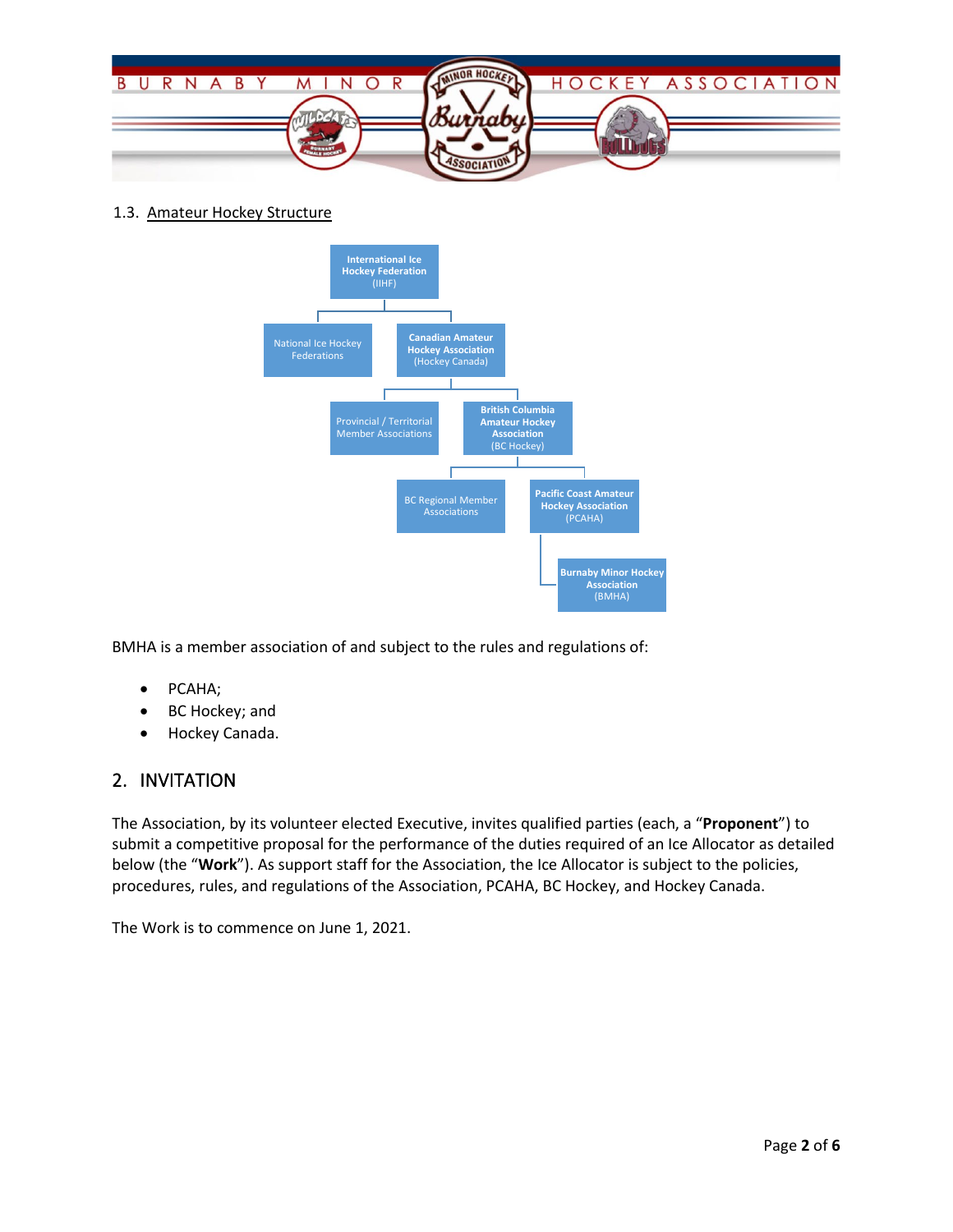

## 3. SUBMISSION INSTRUCTIONS

## 3.1. Anticipated Timeline

The following table sets out the anticipated timeline for this RFP:

| <b>Activity</b>                          | <b>Timeline</b>                    |
|------------------------------------------|------------------------------------|
| <b>Closing Time:</b>                     | 17:00 PST, Wednesday, May 12, 2021 |
| <b>Selection of Preferred Proponent:</b> | Wednesday, May 19, 2021            |
| Award:                                   | Wednesday, May 26, 2021            |
| <b>Work Commences:</b>                   | Tuesday, June 1, 2021              |

With the exception of the Closing Time, the dated above are estimates only and are subject to change at the sole and absolute discretion of the Association.

### 3.2. Delivery of Proposals

Proposals must be submitted electronically by way of email to the Contact Person

### 3.3. Closing Time

Proposals must be received on or before the Closing Time (date and time) as listed in Section 3.1.

### 3.4. Late Proposals

Proposals received after the Closing Time will not be considered.

#### 3.5. Amendment of Proposals

A Proponent may withdraw or amend (additions, deletions or substitutions) a submitted Proposal in the same manner as described in Section 3.2 at any time prior to but not after the Closing Time.

#### 3.6. Contact Person

The following person is the "Contact Person" for this RFP:

**Name**: Lucas Matsuda **Email**: president@burnabyminor.com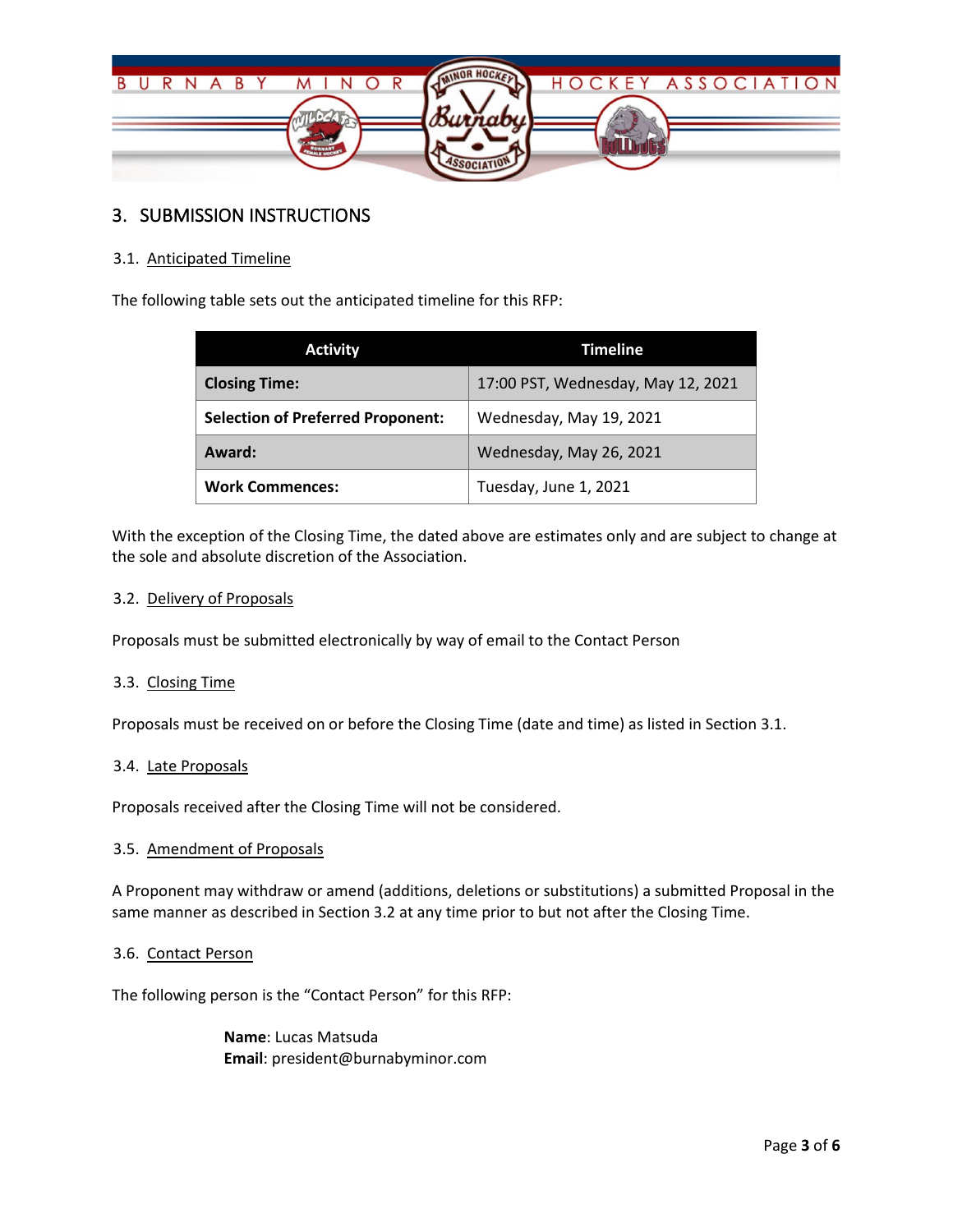

## 4. PROPOSAL SUBMISSION FORM AND CONTENTS

### 4.1. Expectations

The Ice Allocator is expected to:

- 4.1.1. Have, or be committed to quickly develop, a proficient working knowledge of the Microsoft Office suite of applications;
- 4.1.2. Have, or be willing to quickly develop, a proficient working knowledge of the Google Suite and its various functionality and applications;
- 4.1.3. Provide timely information and recommendations to the Executive on matters related to ice;
- 4.1.4. Develop or maintain a good working relationship with the City of Burnaby, ScotiaBarn, and any other ice facility used by BMHA;
- 4.1.5. Make use of their own computer equipment, Wi-Fi, and software required to complete the Work; and
- 4.1.6. In all its duties, adhere to the rules and regulations of BMHA, PCAHA, BC Hockey, and Hockey Canada.

#### 4.2. Scope of Work

The key responsibilities of the Ice Allocator include:

- 4.2.1. Liaise with and attend all ice allocation meetings with the City of Burnaby, ScotiaBarn, and any other ice facility required for BMHA members to obtain ice;
- 4.2.2. Prepare and maintain a detailed schedule of ice allocations for each declared team of BMHA;
- 4.2.3. Work with PCAHA, coaches, and team managers to reschedule conflict games or other ice times as required;
- 4.2.4. Manage the ice returned by BMHA teams to ensure BMHA is compliant with the ice return policies of the City of Burnaby's, ScotiaBarn, and any other ice facility that BMHA rents ice from;
- 4.2.5. Assist BMHA to find suitable ice times for development camps;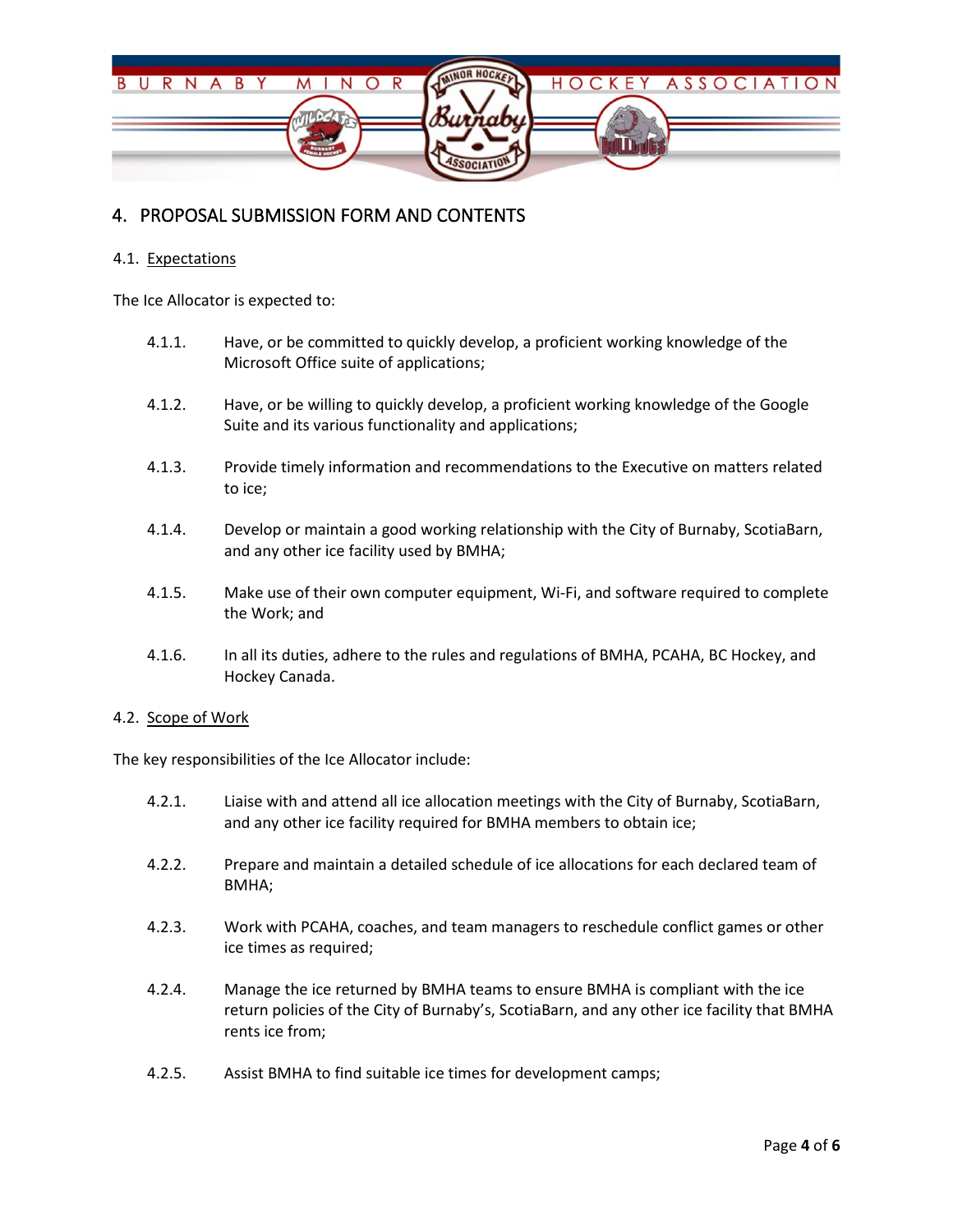

- 4.2.6. Report to the Executive on ice matters as required; and
- 4.2.7. Any other duties as may be required.

#### 4.3. Form of Proposal

Proponents should follow the form of Proposal described in this Section 4 and provide all the information requested by this RFP.

## 5. FINANCIAL

#### 5.1. General Ice Allocator Duties

In your proposal, please include your cost / fee structure and/or breakdown based on requirements outlined in Section 4 above and your proposed payment frequency.

#### 5.2. Independent Contractor Status

It is the intention of the Association that the Ice Allocator is engaged as an independent contractor of the Association. The Ice Allocator is not an employee of the Association.

#### 5.3. Tax Matters

As the Ice Allocator is an independent contractor and not an employee of the Association, the Association will issue a T4A at the end of each calendar year. Please indicate if billing will be to the individual or to a corporation and subject to GST.

## 6. PROPOSAL EVALUATION

#### 6.1. Proposal Considerations

To be considered responsive, a Proposal must meet all the requirements outlined in Section 4 above. Proposals not meeting all of these requirements will be considered non-responsive and will not be given further consideration. Only shortlisted Proponents will be invited to present their Proposal to the Executive.